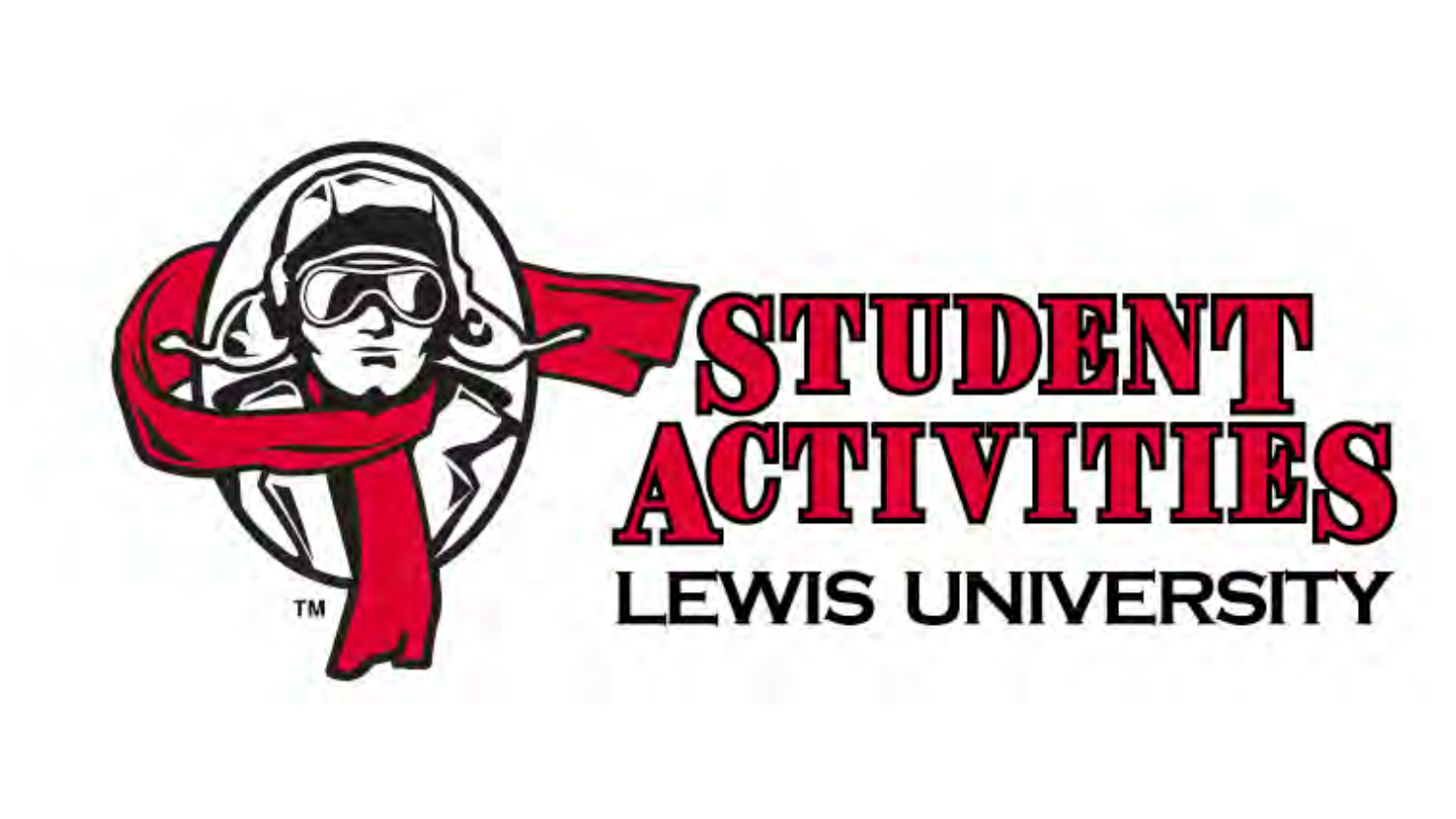### Where are we located?

- We are in the first floor of Brother James Gaffney Student Center
- Newest building on campus
- Holds new dining hall (Brown Hall), Common Grounds aka C-Store
- Entertainment rooms
- Conference spaces
- Study rooms
- Event space



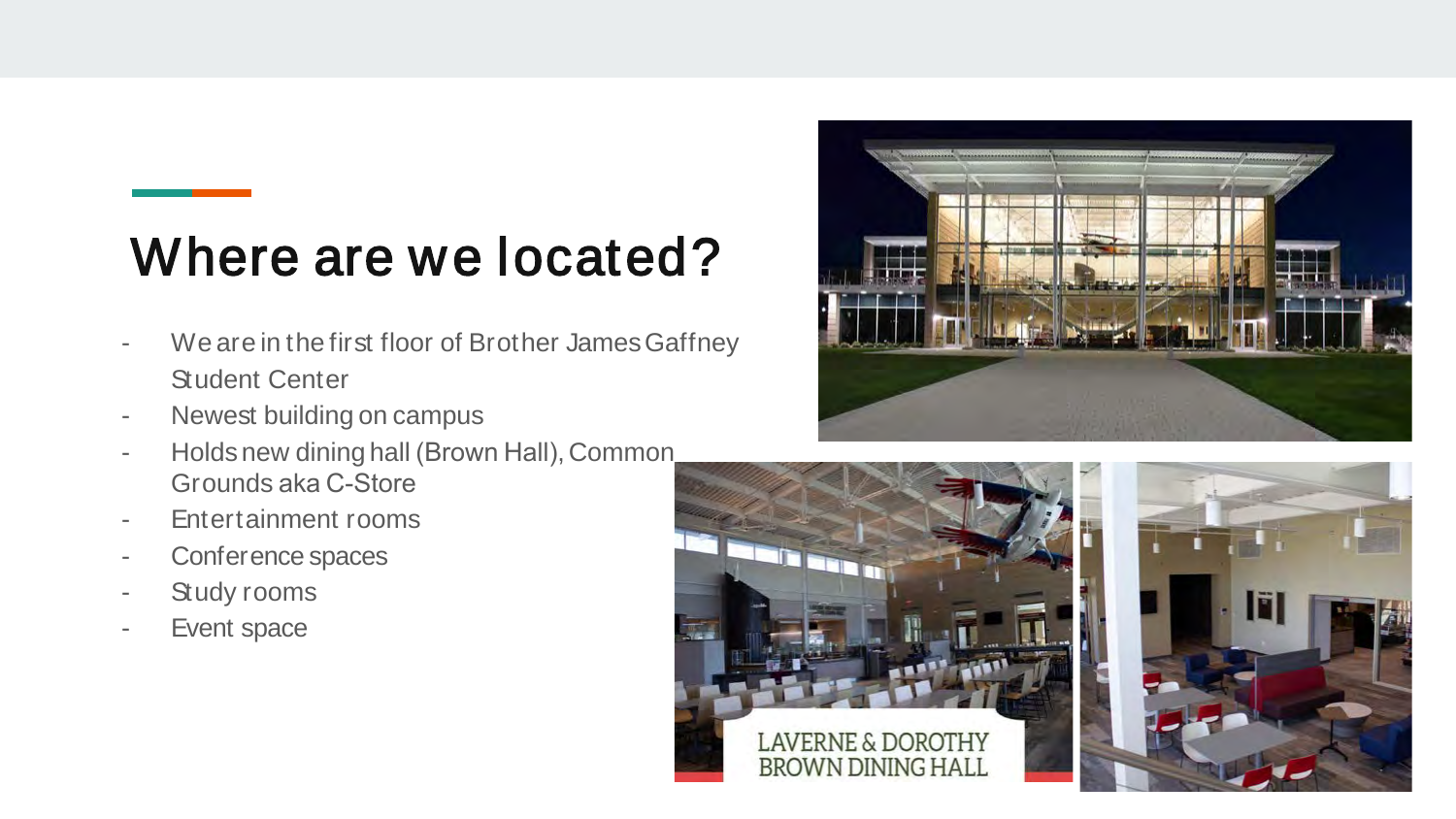## What do we do?

Serve as a resource to all students/organizations through:

- Reserve spaces for events
- Approve/print flyer's
- Manage the New Student Center
- Offer leadership development and training opportunities to students and organizations
- Offer budgetary guidance to organizations
- Organize many events throughout the semester
- Department events:
	- Welcome Week
	- Family Day
	- I Love LewisWeek
	- Recess to Destress
	- Medallion Hunt

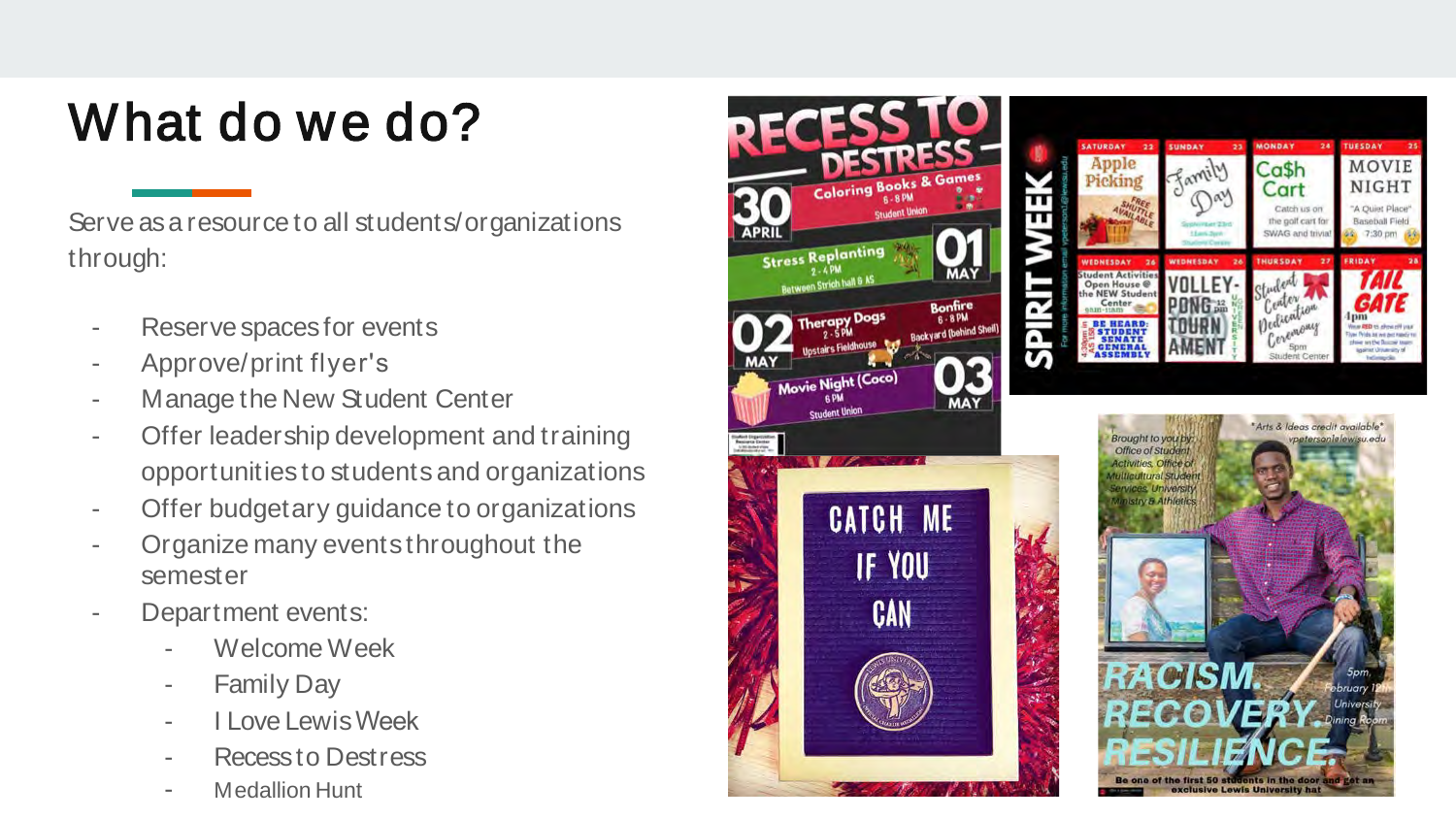# Who are we?

An energetic team dedicated to delivering the best student experience to our Flyers!

#### Comprised of:

- Professional Staff
- Graduate Assistant
- Student Staff





Danielle Lynne Burke

Director of Student **Activities** 

Javier Rodriguez

Assistant Director of Student Activities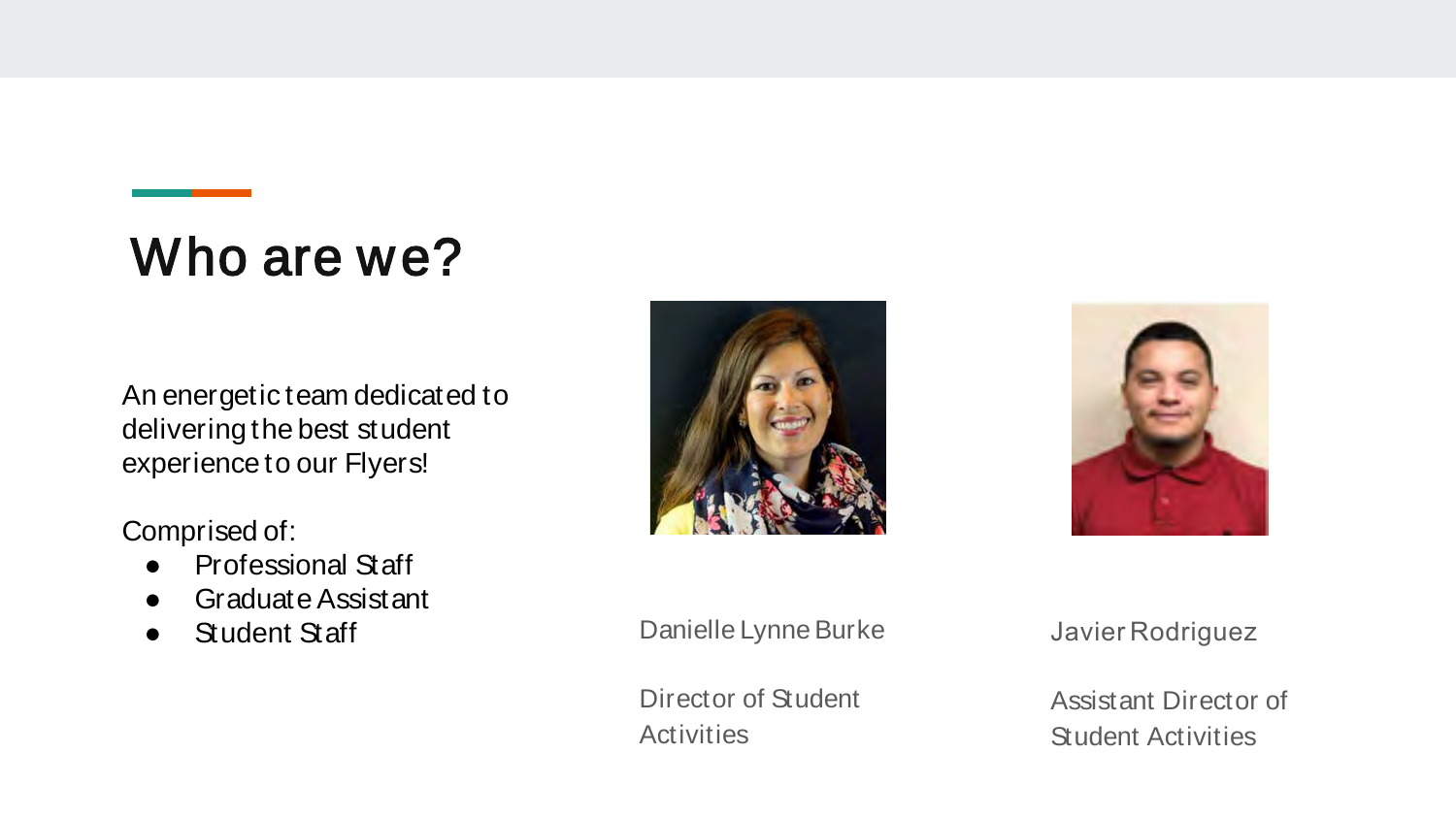### Student Organizations

- Over 80 diverse student organizations on campus.
- If you don't find one that you like, get two friends and make your own!

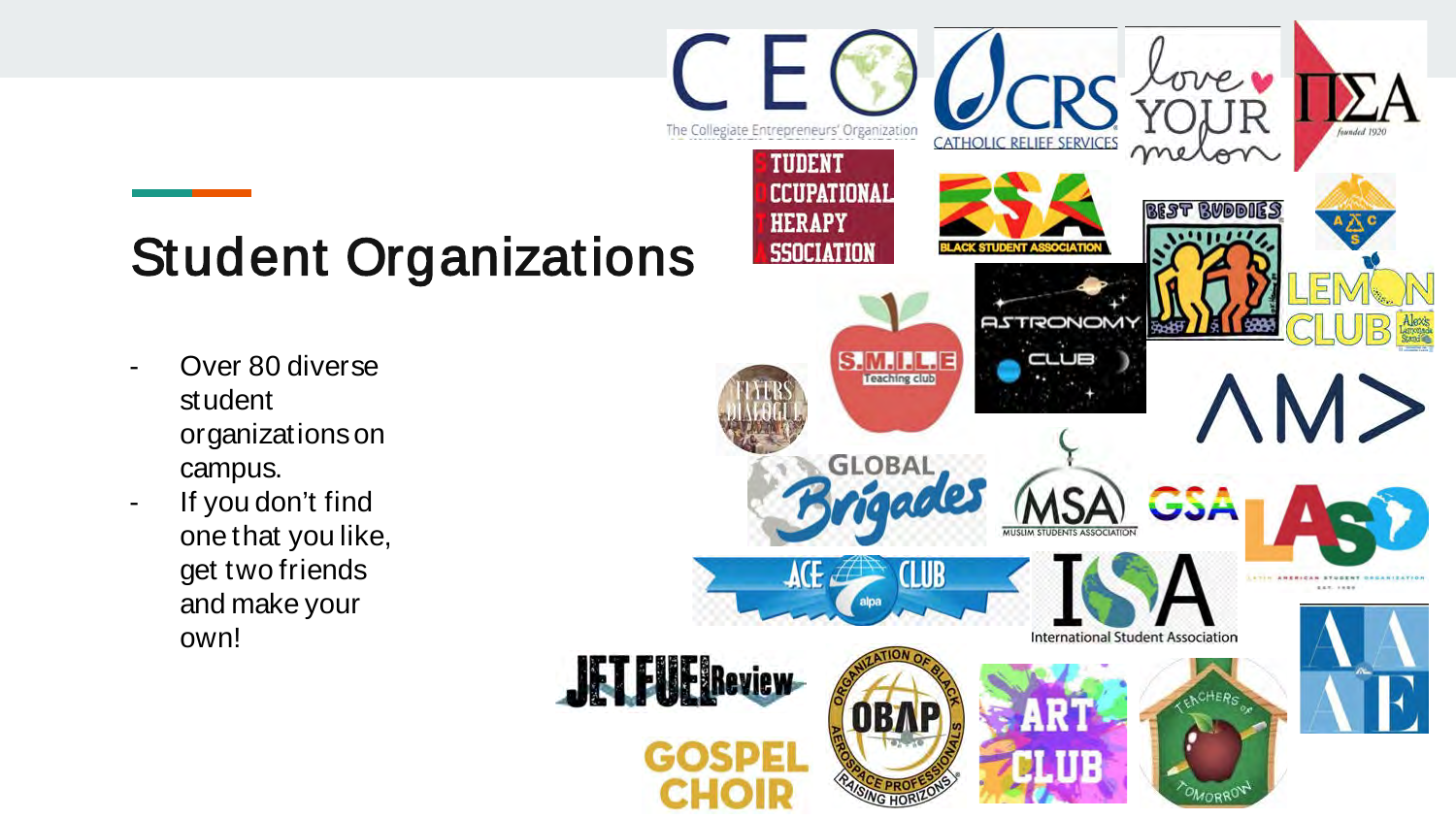

@lewisu\_greeks

# Fraternity and Sorority Life

- Inter-Greek Council
	- Meet the Greeks
	- Greek Week
- Diverse offerings
	- Divine 9
	- Business Frat
	- Co-Ed Aviation Based
- Joining a Greek org
	- Personal growth
	- Bonds
	- Networking
	- **Experiences**
- Events
	- Mr.GPhiO
	- Miss Cultura
	- Easter Egg Hunt



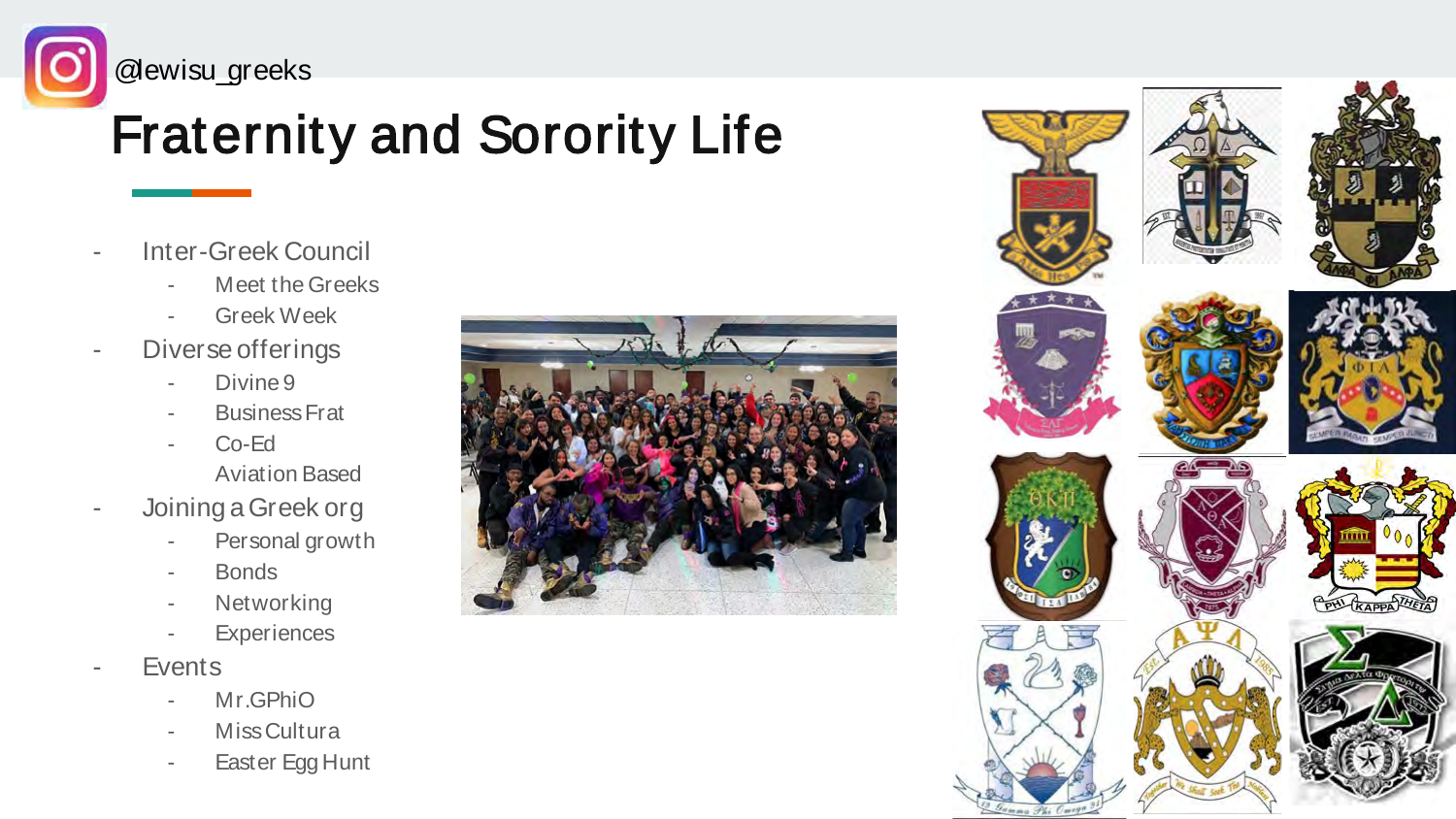#### @studentsenatelewis





- Premiere student advocacy group on campus
- Intermediary between student body and administration
- Senators represent each constituency on campus
- To run for freshman senator there will be elections within the first few weeks of the Fall semester





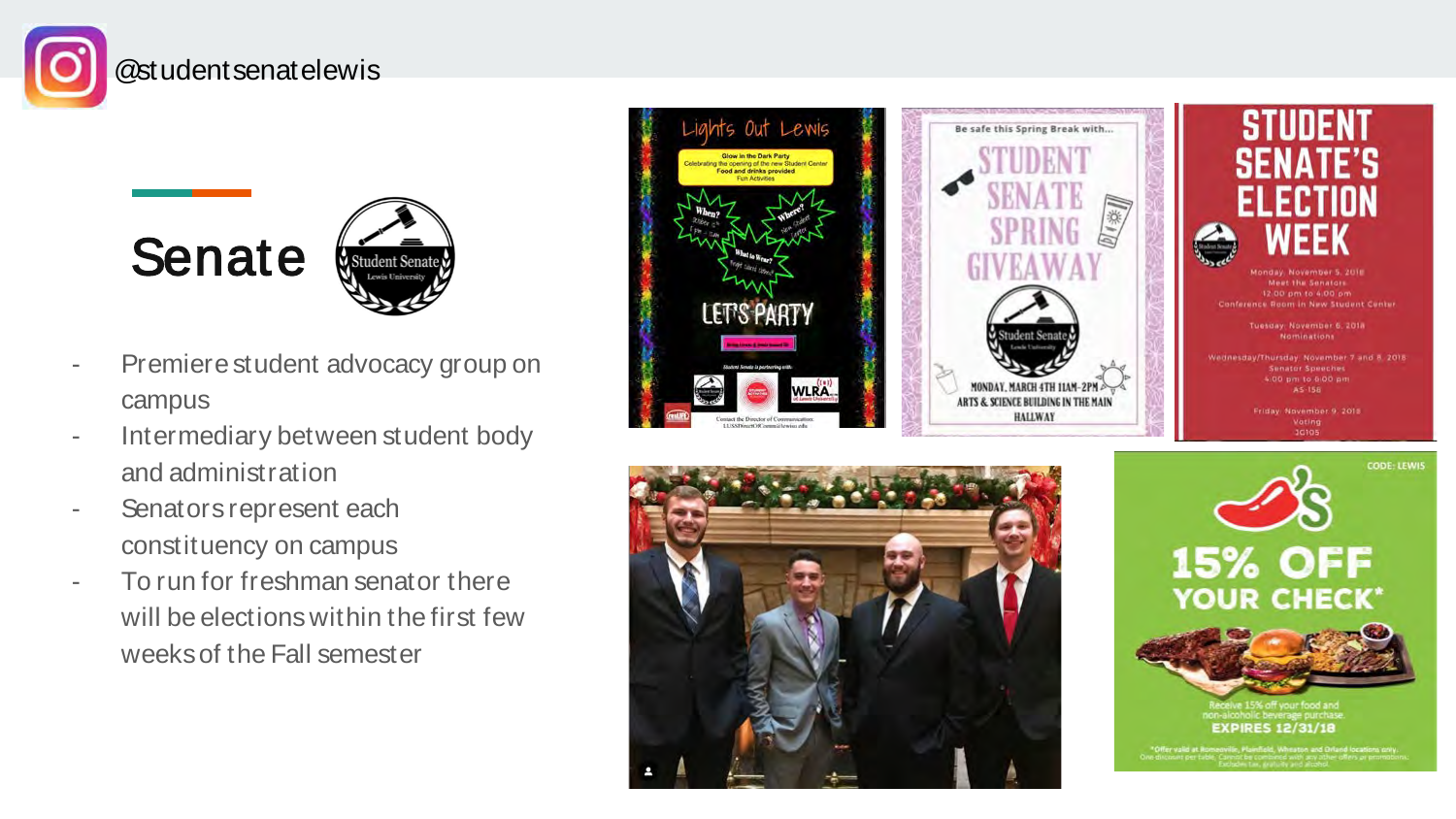## Now Hiring...

- Student Employment
	- Work study
	- 15 hours/week
	- Student Worker Appreciation
- Graduate Assistant Position
- Professional Development
	- APCA
	- Resume builder